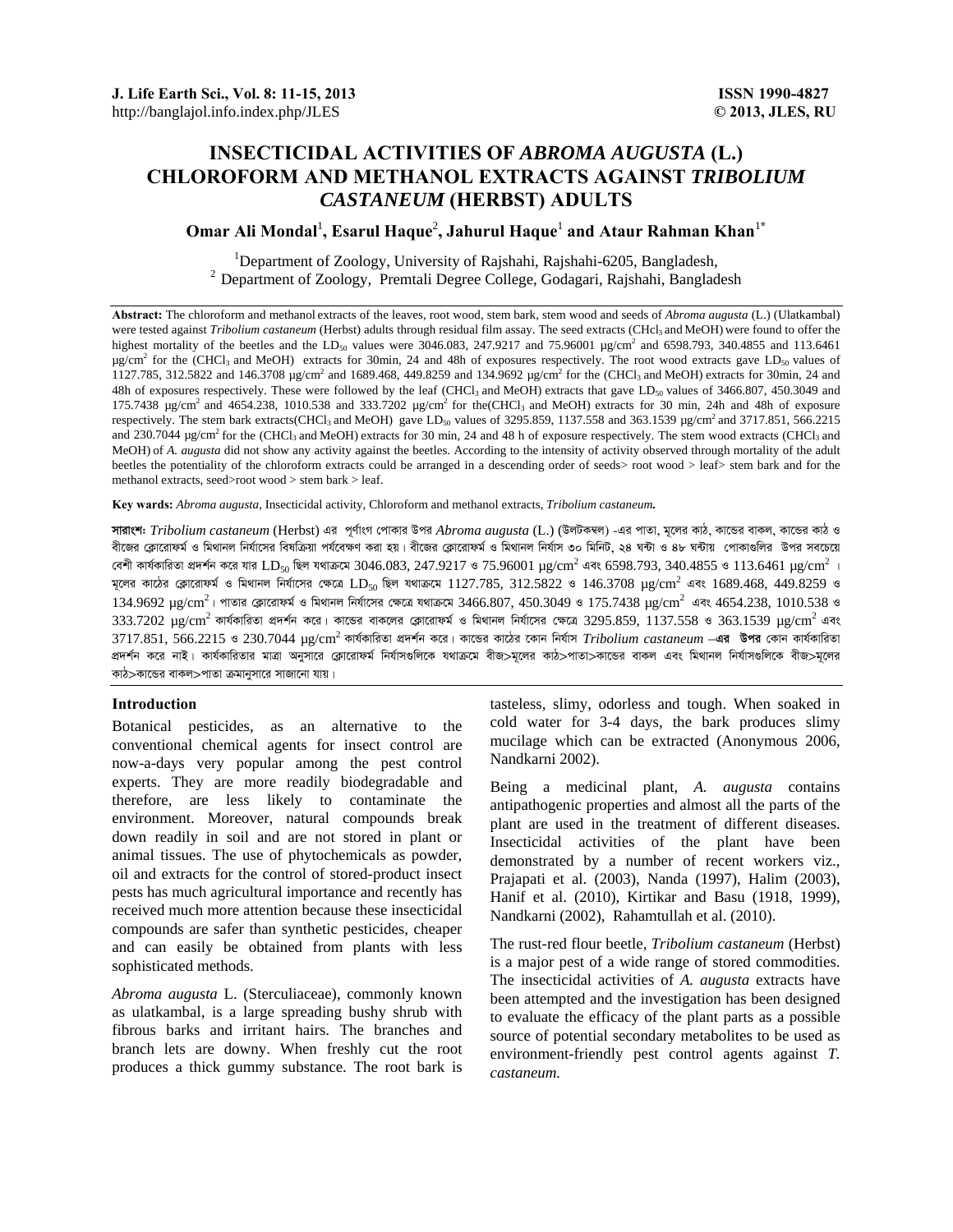#### **Materials and Methods**

**Preparation of plant materials for extraction:** The experimental plant (*A. augusta*) was collected from the campus of the University of Rajshahi, Bangladesh. After drying under shade the plant materials, *viz.* leaves, root wood, seeds, stem bark and stem-wood were powdered in a grinder separately.

**Chemical extraction from the plant materials: C**hloroform and methanol were selected as solvents to extract different parts of *A. augusta* separately. The ground dried materials were extracted with sufficient amounts of chloroform  $(500g \times 1500m \times 3$  times) for each of the items. Separate extracts were collected by the cool method after 72 hours of plunging for each of the materials. Extracts, thus obtained, were subjected to filtration and evaporation of the solvents. The residue were left and kept in a refrigerator after proper labeling.

#### **Application of doses:**

Through an *ad hoc* experiment a general concentration for the extracts was selected as 10 mg/2ml as the stock solution for surface film application to make other successive doses by serial dilution to give 1040, 780, 520, 260, 130 and 65  $\mu$ g/cm<sup>2</sup> concentrations. The application of the doses was made by the residual film method (Busvine, 1971). For each dose 1ml of the extract was dropped on a Petri dish (70 mm diam.) in such a way that it made a uniform film over the Petri dish. Then the Petri dishes were air-dried and 10 beetles (3-5-day old) were released in each of the Petri dishes with three replicates. A control batch was also maintained with the same number of insects after preparing the Petri dish by applying and evaporating the solvent only. Mortality data were recorded for 30min, 24h and 48h postexposure.

## **Statistical Analyses**

The mortality of the beetles was corrected by the Abbott's (1925) formula:

 $P_r = \frac{P_o - P_c}{100 - P_c} \times 100$ ; Where,  $P_r =$  Corrected mortality (%);

 $P_0$  = Observed mortality (%) and  $P_c$  = Control mortality (%).

Data were subjected to statistical analyses according to Finney (1947) and Busvine (1971). The experiment was conducted at a room temperature of  $30 \pm 2^{\circ}C$ .

## **Results and Discussion**

The results have been presented in Tables 1 and 2 for the mortality recorded and have been shown in Fig.1 and 2. The seed extracts were found to offer the highest mortality of the beetles for both the solvents. According to the degree of activity observed through mortality of the adult beetles the potentiality of the chloroform extracts could be arranged in a descending order of seed> root wood > leaf> stem bark extracts and of the methanol extracts, seed>root wood > stem bark > leaf extracts.

Table 1 Dose-mortality effects of *A. augusta* extracts (CHCl3) against *T. castaneum* adults.

| part<br>Test             | <b>Exposure period</b> | $LD_{50}$ value ( $\mu$ g/cm <sup>2</sup> ) | 95% Conf. limits |                    | <b>Regression equation</b> | Value<br>$\mathbf{v}^{\mathbf{L}}$ |
|--------------------------|------------------------|---------------------------------------------|------------------|--------------------|----------------------------|------------------------------------|
|                          |                        |                                             | Lower limit      | <b>Upper limit</b> |                            | (df)                               |
| 'ಸ<br>d)<br>┙            | 30 min.                | 3466.807                                    | 434.898          | 27635.810          | $Y = 2.112 + 0.816X$       | 0.199(3)                           |
|                          | 24 h                   | 450.305                                     | 280.002          | 724.190            | $Y = 1.863 + 1.182X$       | 1.549(3)                           |
|                          | 48 h                   | 175.744                                     | 129.568          | 238.377            | $Y=1.099+1.738 X$          | 5.069(3)                           |
| Root<br>$_{\rm od}$<br>Β | 30 min.                | 1127.785                                    | 465.277          | 2733.641           | $Y=1.668+1.092X$           | 0.447(3)                           |
|                          | 24 h                   | 312.582                                     | 207.490          | 470.902            | $Y=2.002+1.202X$           | 0.124(3)                           |
|                          | 48 h                   | 146.371                                     | 98.901           | 216.626            | $Y = 1.936 + 1.415X$       | 2.483(3)                           |
| Stem<br>bark             | 30 min.                | 3295.859                                    | 889.985          | 12205.470          | $Y=0.197+1.365X$           | 0.229(3)                           |
|                          | 24h                    | 1137.558                                    | 538.928          | 2401.138           | $Y=1.838+1.035X$           | 0.529(3)                           |
|                          | 48h                    | 363.154                                     | 233.226          | 565.463            | $Y = 2.182 + 1.100X$       | 1.219(3)                           |
| eed<br>Ō                 | 30 min.                | 3046.083                                    | 370.990          | 25010.390          | $Y=2.258+0.787X$           | 0.158(4)                           |
|                          | 24h                    | 247.922                                     | 131.750          | 466.527            | $Y = 2.895 + 0.879X$       | 0.337(4)                           |
|                          | 48h                    | 75.960                                      | 54.368           | 106.128            | $Y = 2.364 + 1.402X$       | 3.868(4)                           |

Table 2 Dose-mortality effects of *A. augusta* extracts (CH3OH) against *T. castaneum* adults.

| ë<br>part                   | <b>Exposure period</b> | $LD_{50}$ value ( $\mu$ g/cm <sup>2</sup> ) |             | 95% Conf. limits   | <b>Regression equation</b> | $\chi^2$ -Value |
|-----------------------------|------------------------|---------------------------------------------|-------------|--------------------|----------------------------|-----------------|
| ⊨                           |                        |                                             | Lower limit | <b>Upper limit</b> |                            | (df)            |
| "ಕ                          | 30 min.                | 4654.238                                    | 496.941     | 43590.610          | $Y = 1.481 + 0.959 X$      | 0.183(3)        |
|                             | 24 h                   | 1010.538                                    | 376.168     | 2714.704           | $Y = 2.293 + 0.901 X$      | 1.721(3)        |
|                             | 48 h                   | 333.720                                     | 204.656     | 544.177            | $Y = 2.434 + 1.017X$       | 1.662(3)        |
|                             | 30 min.                | 1689.468                                    | 591.451     | 4825.927           | $Y=1.057+1.221X$           | 0.242(3)        |
| $\overline{6}$<br>wood<br>Ř | 24 h                   | 449.826                                     | 259.868     | 778.641            | $Y = 2.288 + 1.022X$       | 0.243(3)        |
|                             | 48 h                   | 134.969                                     | 82.772      | 220.082            | $Y = 2.535 + 1.157X$       | 3.755(3)        |
|                             | 30 min.                | 3717.851                                    | 717.054     | 19276.680          | $Y=1.323+1.030X$           | 0.779(3)        |
| Stem<br>bark                | 24h                    | 566.222                                     | 358.554     | 894.166            | $Y=1.993+1.092X$           | 0.761(3)        |
|                             | 48h                    | 230.704                                     | 156.868     | 339.295            | $Y=1.225+1.597X$           | 5.414(3)        |
|                             | 30 min.                | 6598.793                                    | 285.020     | 152775.800         | $Y = 2.450 + 0.668$ X      | 0.220(4)        |
| Seed                        | 24h                    | 340.486                                     | 161.627     | 717.271            | $Y=2.824+0.860X$           | 0.207(4)        |
|                             | 48h                    | 113.646                                     | 77.444      | 166.772            | $Y = 2.558 + 1.188X$       | 1.013(4)        |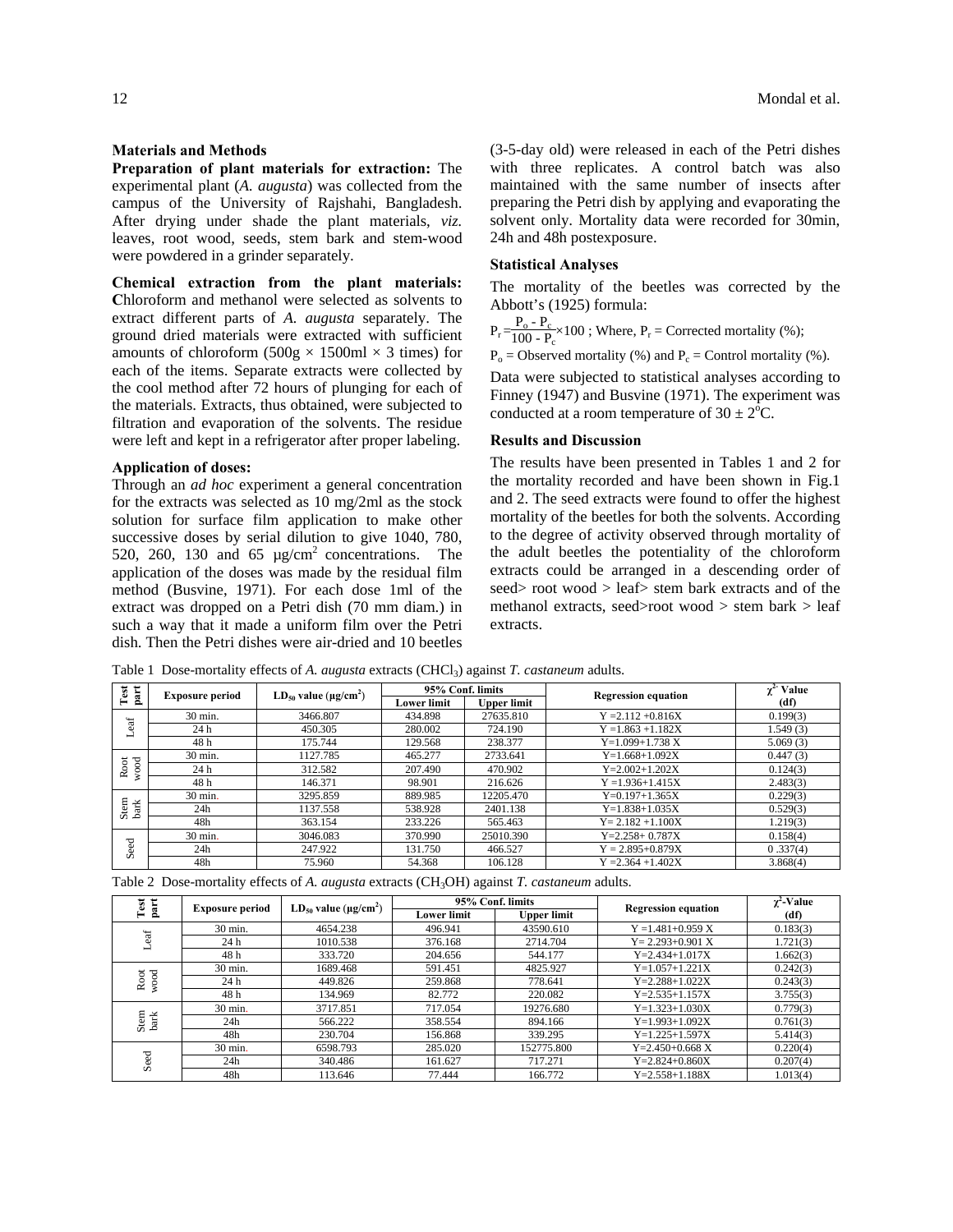

Fig.1 Probit mortality regression lines of the chloroform extracts of *A. augusta*: A- Seed/ 24 h; B- Seed/ 48 h; C- root wood/ 24 h; D- root wood/ 48 h ; E- stem bark/ 24 h; F- stem bark/ 48 h; G- leaf/ 24 h and H- leaf/ 48 h of exposure against *T. castaneum* adults.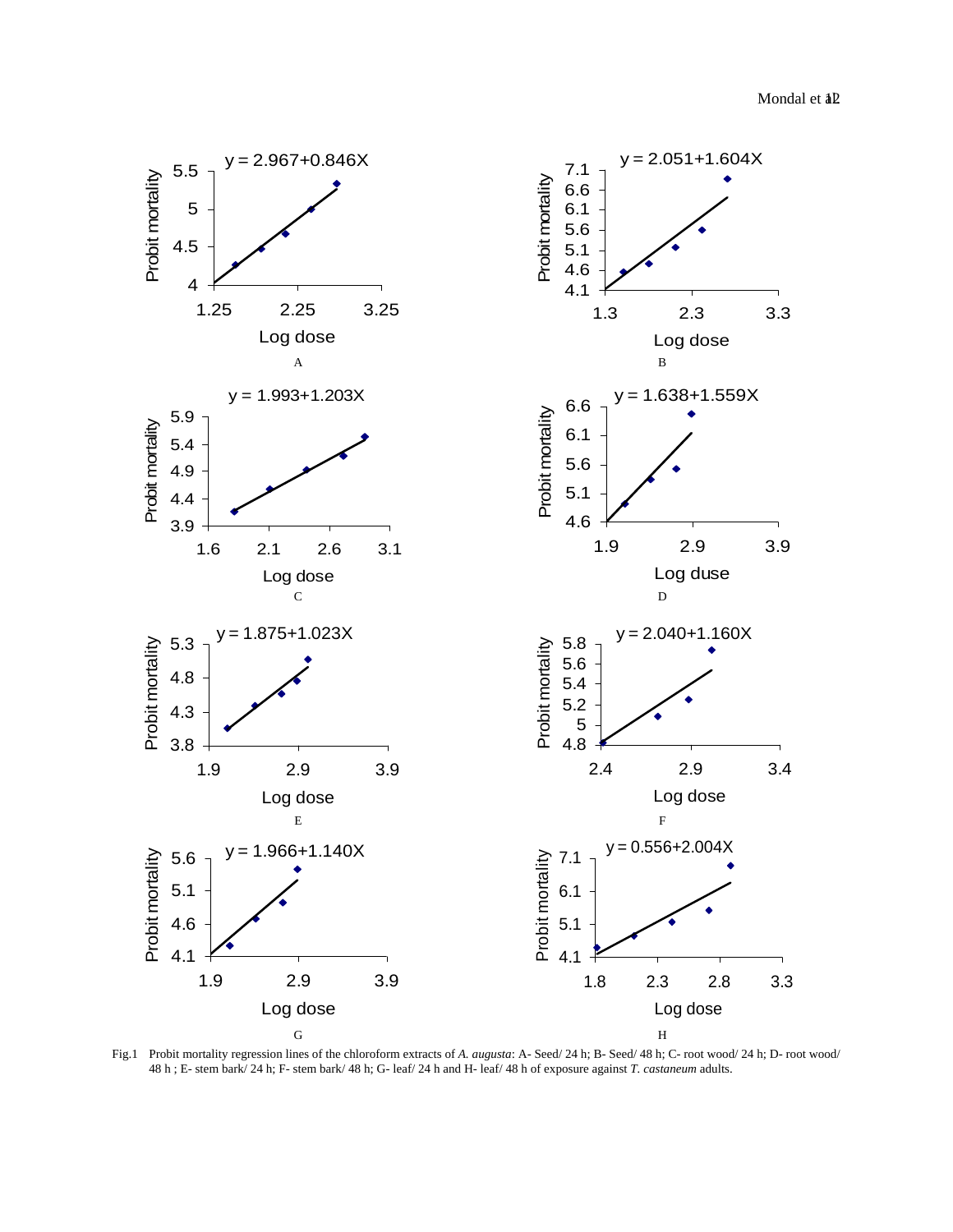

Fig. 2 Probit mortality regression lines of the methanol extracts of *A. augusta*: A- Seed/ 24 h; B- Seed/ 48 h; C- root wood/ 24 h; D- root wood/ 48 h ; E- stem bark/ 24 h; F- stem bark/ 48 h; G- leaf/ 24 h and H- leaf/ 48 h of exposure against *T. castaneum* adults.